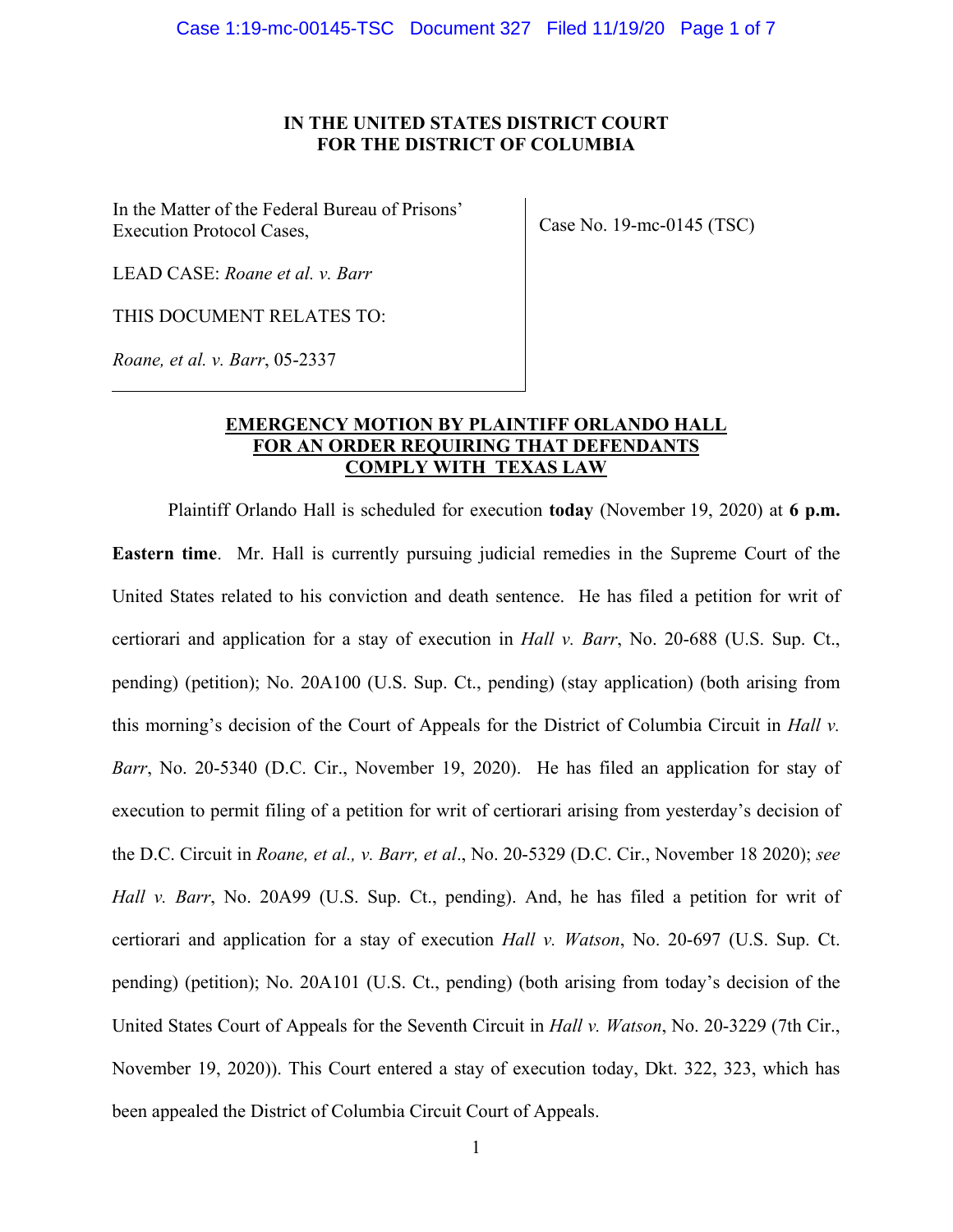# Case 1:19-mc-00145-TSC Document 327 Filed 11/19/20 Page 2 of 7

As noted, Mr. Hall is scheduled for execution at 6:00 p.m. The pendency of multiple proceedings and applications at the Supreme Court creates a likelihood that the Supreme Court will not have ruled on all outstanding matters by the time 6:00 p.m. arrives, and thus that the clock will push past 6:00 p.m. without Mr. Hall's having been executed. This has, in fact, happened with several other federal executions since the government resumed executions in July of this year.

There is at least a possibility that the outstanding matters will not have been resolved by 12:00 a.m., when it will become November 20. At that point, as we explain below, the government will be obliged to reschedule Mr. Hall's execution, and two constraints will apply to that rescheduled execution date: (1) it must be at least 90 days from November 20, and (2) the execution itself must occur no earlier than 6:00 p.m. local time on the specified date. This motion accordingly asks the Court to enter an order directing that Defendants comply with those provisions of Texas law, which are set forth in Tex. Code Crim. Proc. arts. 43.14(a) and 43.141(c).

Title 18 U.S.C.  $\S$  3596(a) provides that

A person who has been sentenced to death pursuant to this chapter shall be committed to the custody of the Attorney General until exhaustion of the procedures for appeal of the judgment of conviction and for review of the sentence. When the sentence is to be implemented, the Attorney General shall release the person sentenced to death to the custody of a United States marshal, **who shall supervise implementation of the sentence in the manner prescribed by the law of the State in which the sentence is imposed**.

(Emphasis added). In Mr. Hall's case, his sentence was imposed in the State of Texas (specifically, in the United States Court for the Northern District of Texas, Fort Worth Division). As relevant here, Texas law provides as follows with respect to the implementation of a sentence of death: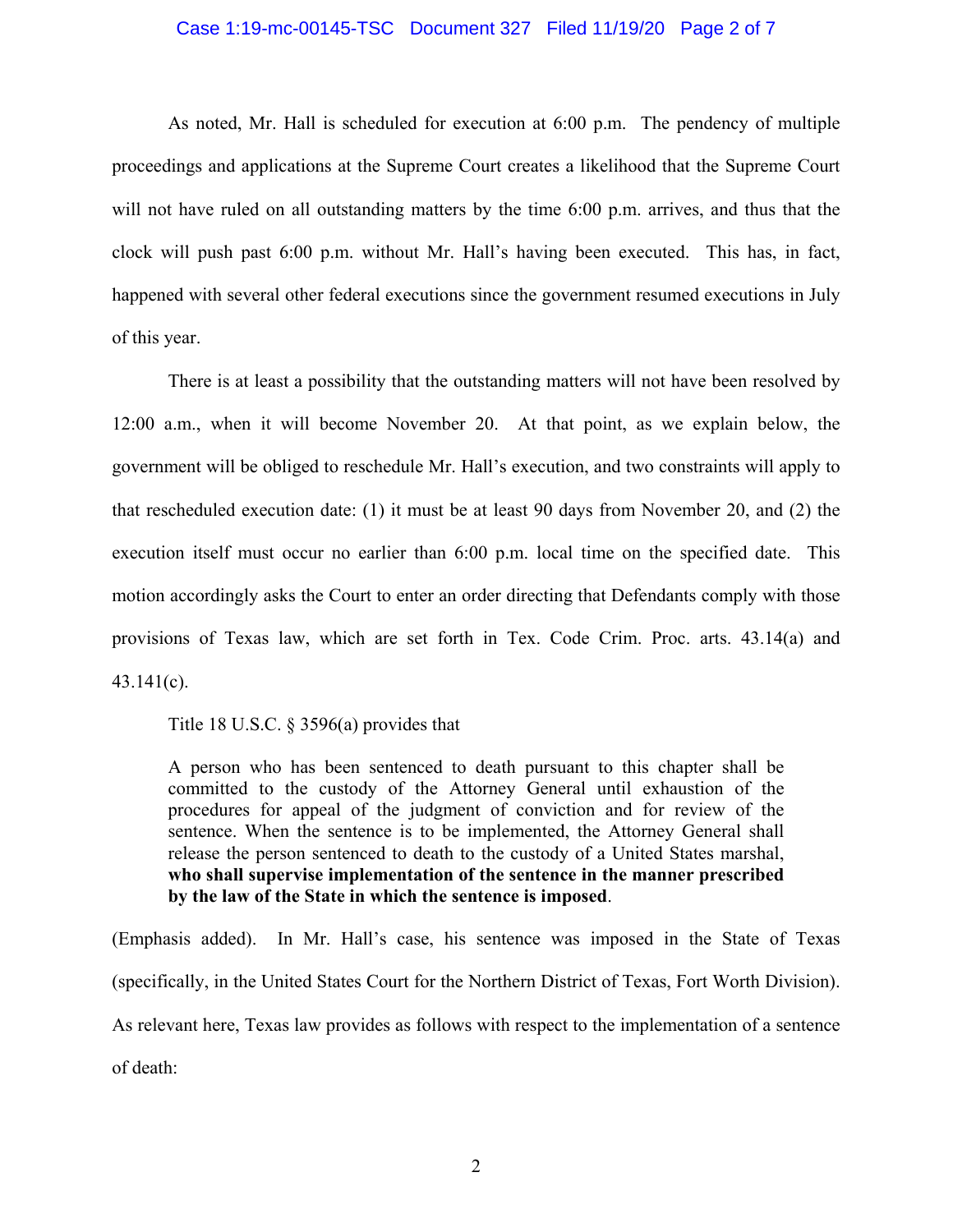#### Case 1:19-mc-00145-TSC Document 327 Filed 11/19/20 Page 3 of 7

Whenever the sentence of death is pronounced against a convict, the sentence shall be executed **at any time after the hour of 6 p.m. on the day set for the execution** … .

Tex. Code Crim. Proc. art. 43.14(a). The second provision of Texas law relevant here is Tex. Code Crim. Proc. art. 43.141(c), which provides that "[a]n execution date may not be earlier than the 91st day after the date [of] the order setting the execution date."

These two elements of Texas law that govern the implementation of a sentence of death apply here by virtue of 18 U.S.C.  $\S$  3596(a). Two consequences flow from that fact.

First, Tex. Code Crim. Proc. art. 43.14(a) creates a window of time in which a scheduled execution must be carried out: from 6 pm until midnight on "the day set for the execution." This follows because (1) the statute forbids carrying out an execution before "6 p.m." on the relevant day, and after midnight, "the day set for the execution" has passed and a new day has begun. For that reason, if midnight tonight arrives without Mr. Hall's execution having begun, the government may not execute him until "after the hour of 6 p.m." on whatever new date is set for his execution. In short, even if the government claimed the right to execute Mr. Hall on November 20, 2020, it would have to wait until "after the hour of 6 p.m." on that date to do so, due to the combined effect of 18 U.S.C. § 3596(a) and Tex. Code Crim. Proc. art. 43.14(a).

Second, if midnight tonight arrives without Mr. Hall's execution having begun, the government will be obligated to set a new date for his execution. Under Tex. Code Crim. Proc. art. 43.141(c), that new date "may not be earlier than the 91st day after the date [of] the order setting the execution date.<sup>"[1](#page-2-0)</sup> For that reason, if Defendants have not begun Mr. Hall's execution by midnight, they must set a new execution date no sooner than February 2, 2021.

.

<span id="page-2-0"></span> $1$  In Texas, that "order" comes from a trial court judge, but in the federal system the relevant notice is given by Defendants.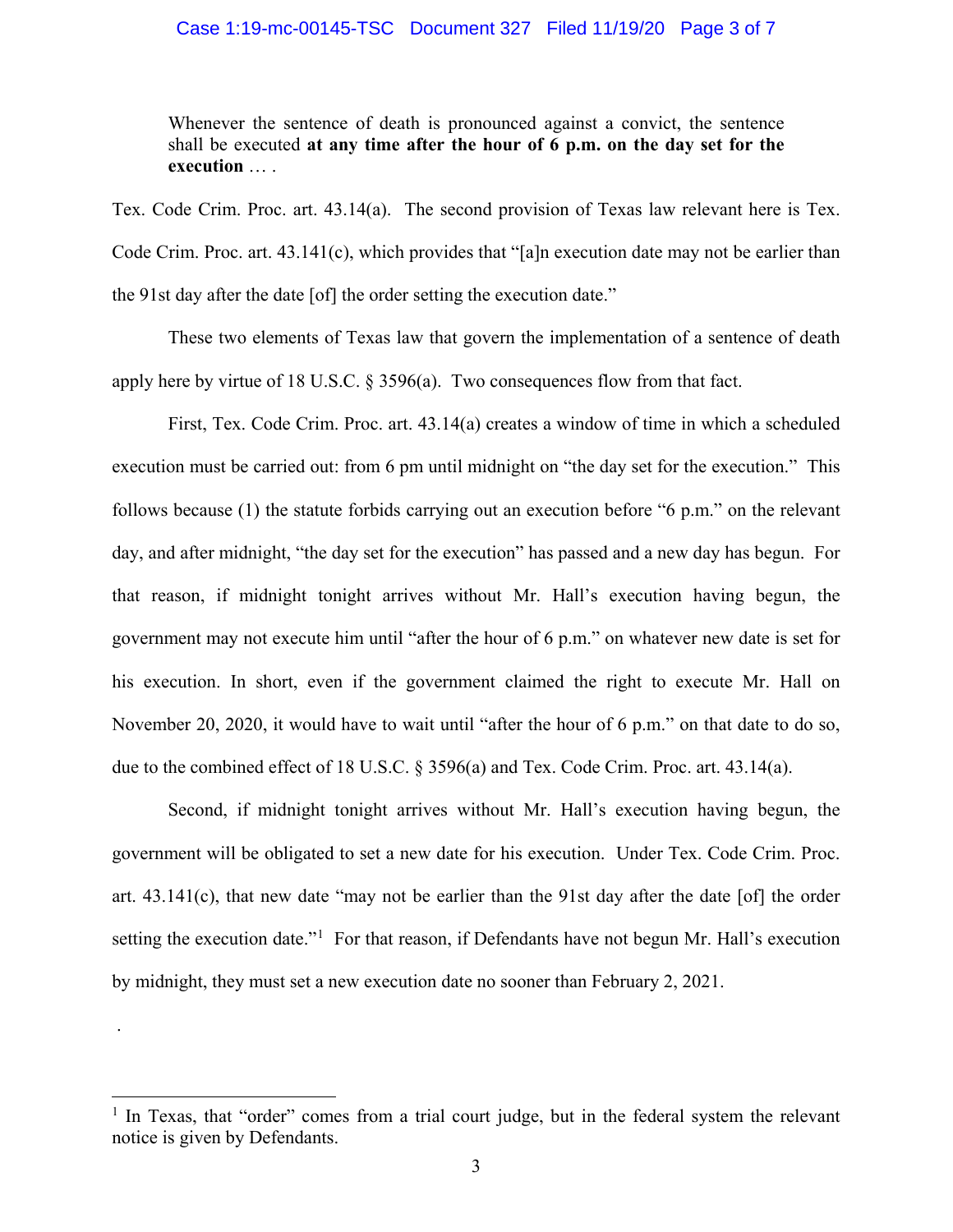Case 1:19-mc-00145-TSC Document 327 Filed 11/19/20 Page 4 of 7

## **Conclusion and Prayer for Relief**

Wherefore, Plaintiff Orlando Hall prays that the Court enter an order directing Defendants to comply with Tex. Code Crim. Proc. arts. 43.14(a) and 43.141(c), as required by 18 U.S.C. § 3596(a).

Dated: November 19, 2020 Respectfully Submitted,

*/s/ Amy Lentz* Amy Lentz (DC Bar No. 990095) Steptoe & Johnson, LLP 1300 Connecticut Avenue NW Washington, DC 20036 202.429.1350 Email: alentz@steptoe.com

*Counsel for Plaintiff Orlando Hall*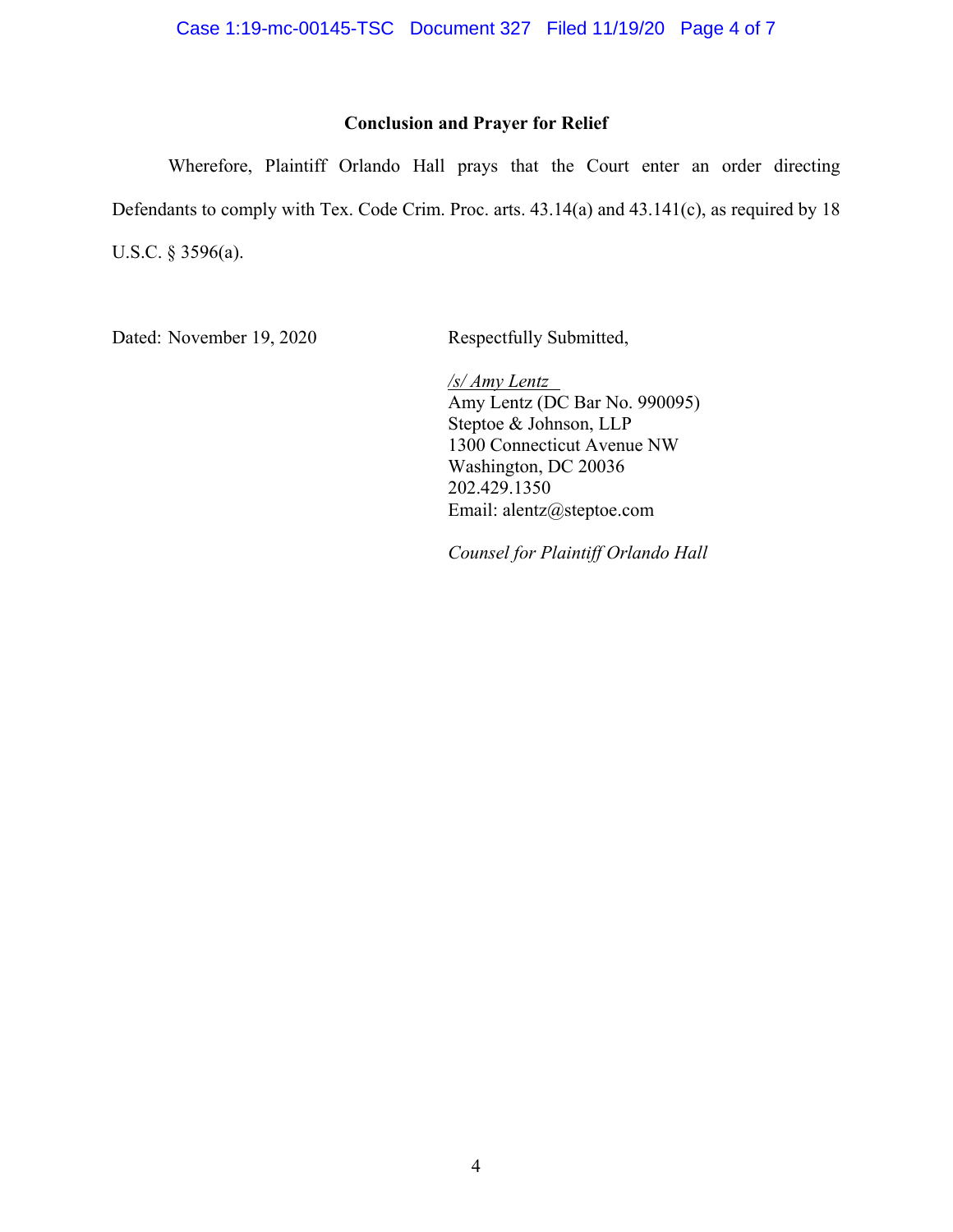#### **CERTIFICATE OF SERVICE**

I hereby certify that on November 19, 2020, I caused a true and correct copy of foregoing

to be served on all following counsel via the Court's CM/ECF system.

Joshua Christopher Toll KING & SPALDING LLP (202) 737-8616 Email: [jtoll@kslaw.com](mailto:jtoll@kslaw.com)

Margaret O'Donnell (502) 320-1837 Email: [mod@dcr.net](mailto:mod@dcr.net)

Gerald Wesley King, Jr. FEDERAL DEFENDER PROGRAM, INC. (404) 688-7530 Email: gerald king@fd.org

Charles Fredrick Walker SKADDEN, ARPS, SLATE, MEAGHER & FLOM LLP (202) 371-7000 Email: [Charles.Walker@skadden.com](mailto:Charles.Walker@skadden.com)

Alexander C. Drylewski SKADDEN, ARPS, SLATE, MEAGHER & FLOM LLP (212) 735-2129 Email: Alexander.Drylewski@skadden.com (\*pro hac vice application forthcoming)

Celeste Bacchi OFFICE OF THE PUBLIC DEFENDER Capital Habeas Unit (213) 894-1887 Email: [celeste\\_bacchi@fd.org](mailto:celeste_bacchi@fd.org)

Jonathan Charles Aminoff FEDERAL PUBLIC DEFENDER, CENTRAL DISTRICT OF CALIFORNIA (213) 894-5374 Email: [jonathan\\_aminoff@fd.org](mailto:jonathan_aminoff@fd.org) Gary E. Proctor LAW OFFICES OF GARY E. PROCTOR, LLC (410) 444-1500 Email: [garyeproctor@gmail.com](mailto:garyeproctor@gmail.com)

Scott Wilson Braden FEDERAL PUBLIC DEFENDER, EASTERN DISTRICT OF ARKANSAS

Jonathan Kossak Civil Division, Department of Justice (202) 305-0612 Email: Jonathan.kossak@usdoj.gov

Jean Lin Civil Division, Department of Justice (202) 514-3716 Email: Jean.lin@usdoj.gov

Cristen Cori Handley Civil Division, Department of Justice (202) 305-2677 Email: Cristen.Handley@usdoj.gov

Paul F. Enzinna ELLERMAN ENZINNA PLLC (202) 753-5553 Email: [penzinna@ellermanenzinna.com](mailto:penzinna@ellermanenzinna.com)

Brandon David Almond TROUTMAN SANDERS LLP (202) 274-2864 Email: [brandon.almond@troutmansanders.com](mailto:brandon.almond@troutmansanders.com)

Donald P. Salzman SKADDEN, ARPS, SLATE, MEAGHER & FLOM LLP (202) 371-7983 Email: [Donald.salzman@skadden.com](mailto:Donald.salzman@skadden.com)

Steven M. Albertson SKADDEN, ARPS, SLATE, MEAGHER & FLOM LLP (202) 371-7112 Email: [Steven.Albertson@skadden.com](mailto:Steven.Albertson@skadden.com)

Alexander Louis Kursman OFFICE OF THE FEDERAL COMMUNITY DEFENDER/EDPA (215) 928-0520 Email: Alex Kursman@fd.org

Robert A. Ayers STEPTOE & JOHNSON LLP (202) 429-6401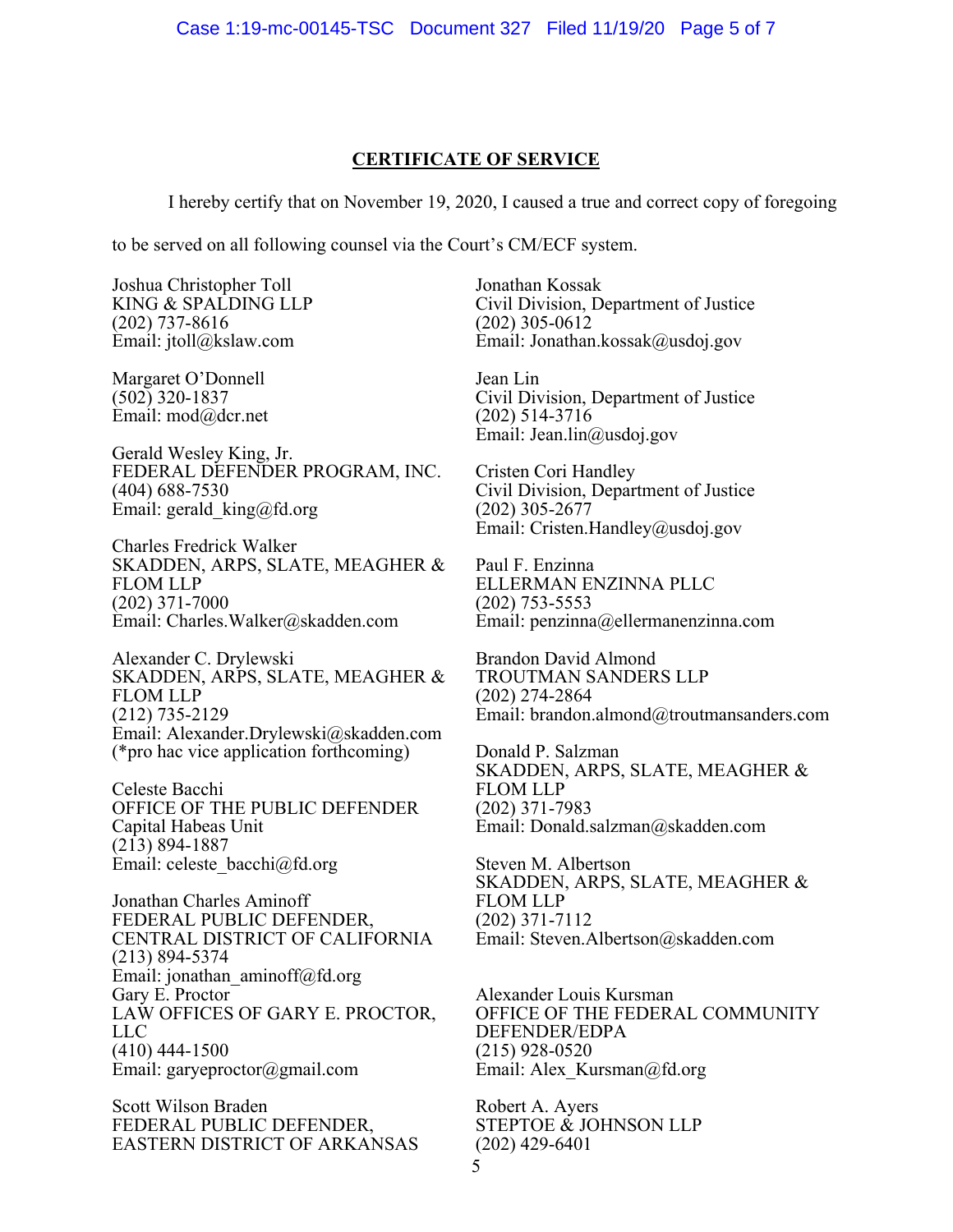(501) 324-6144 Email: [Scott\\_Braden@fd.org](mailto:Scott_Braden@fd.org)

David Victorson (202) 637-5600 HOGAN LOVELLS US LLP Email: [David.Victorson@hoganlovells.com](mailto:David.Victorson@hoganlovells.com)

Jennifer Ying MORRIS NICHOLS ARSHT & TUNNELL LLP (302) 658-9300 Email: [Jying@mnat.com](mailto:Jying@mnat.com)

Andres C. Salinas WILMER CUTLER PICKERING HALE & DORR LLP (202) 663-6289 Email: Andres.Salinas@wilmerhale.com

Ryan M. Chabot WILMER CUTLER PICKERING HALE & DORR LLP (212) 295-6513 Ryan.Chabot@WilmerHale.com

Dale Andrew Baich OFFICE OF THE FEDERAL PUBLIC DEFENDER (602) 382-2816 Dale\_Baich@fd.org

Johnny Walker Assistant United States Attorney at United States Attorney's Office johnny.walker@usdoj.gov

Bradley Humphreys Civil Division, Department of Justice bradley.humphreys@usdoj.gov

Scott Meisler Criminal Division, Department of Justice scott.meisler@usdoj.gov

Email: [rayers@steptoe.com](mailto:rayers@steptoe.com)

Shawn Nolan FEDERAL COMMUNITY DEFENDER OFFICE, EDPA (215) 928-0520 Email: shawn\_nolan@fd.org

Joseph William Luby FEDERAL PUBLIC DEFENDER/EDPA (215) 928-0520 Email: joseph\_luby@fd.org

Pieter Van Tol HOGAN LOVELLS US LLP (212) 918-3000 Email: [Pieter.Vantol@hoganlovells.com](mailto:Pieter.Vantol@hoganlovells.com)

Jonathan Jeffress KAISER DILLON, PLLC (202) 640-4430 Email: [Jjeffress@kaiserdillon.com](mailto:Jjeffress@kaiserdillon.com)

Andrew Moshos MORRIS NICHOLS ARSHT & TUNNELL LLP (302) 351-9197 Email: [Amoshos@mnat.com](mailto:Amoshos@mnat.com)

Alan E. Schoenfeld WILMER CUTLER PICKERING HALE & DORR LLP (212) 937-7294 Email: [Alan.Schoenfeld@wilmerhale.com](mailto:Alan.Schoenfeld@wilmerhale.com)

Ginger D. Anders (Bar No. 494471) Jonathan S. Meltzer (Bar No. 888166546) Brendan Gants (Bar No. 1031419) MUNGER, TOLLES & OLSON LLP 1155 F Street N.W., Seventh Floor Washington, D.C. 20004-1357 Ginger.anders@mto.com Jonathan.meltzer\_mto.com Brendan.Gants@mto.com (202) 220-1100

*Counsel for Plaintiff Brandon Bernard*

Timothy Kane FEDERAL COMMUNITY DEFENDER OFFICE, EDPA (215) 928-0520 Email: timothy\_kane@fd.org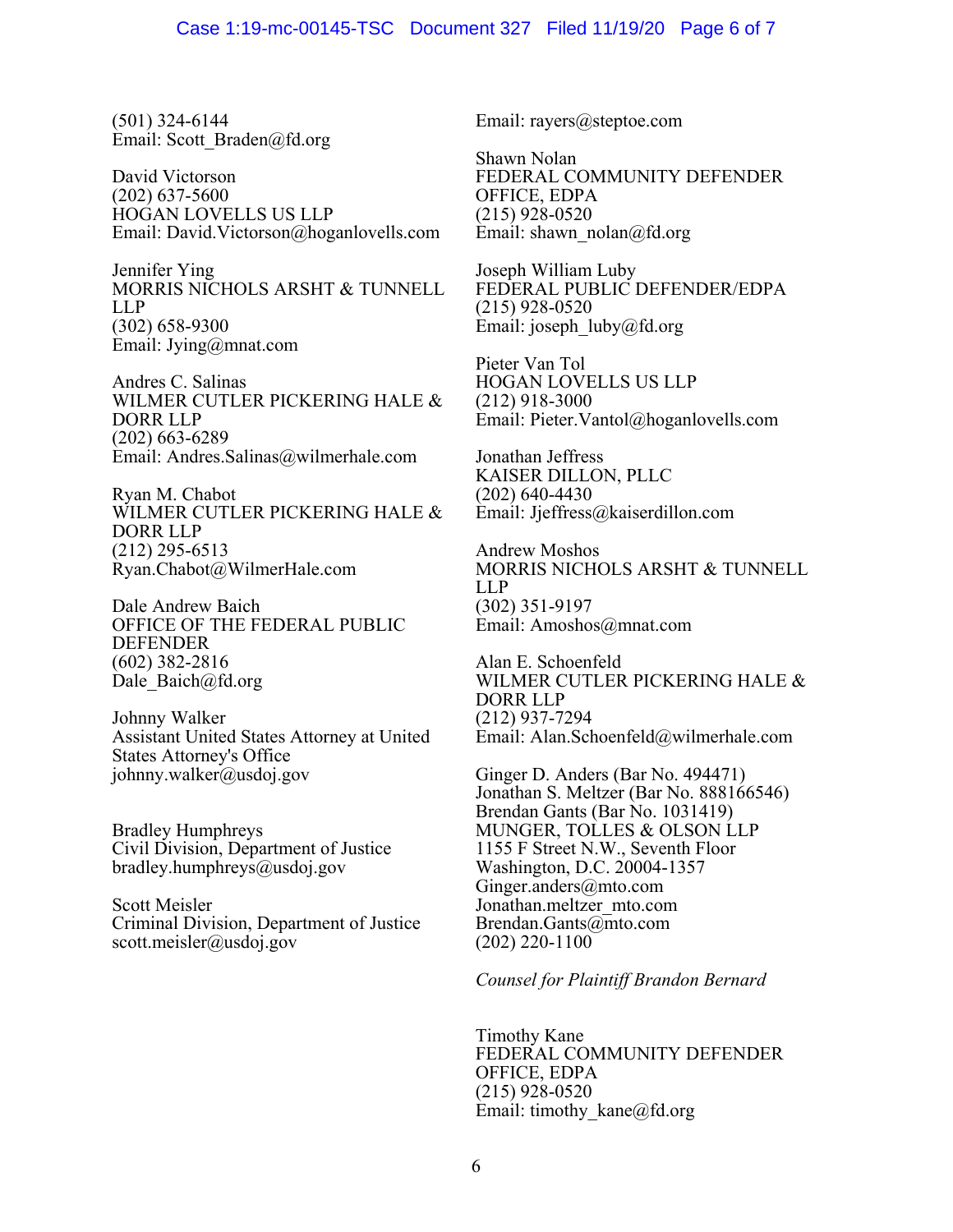Dated: November 19, 2020 Respectfully Submitted,

*/s/ Amy Lentz* Amy Lentz (DC Bar No. 990095) Steptoe & Johnson, LLP 1300 Connecticut Avenue NW Washington, DC 20036 202.429.1350 Email - alentz@steptoe.com